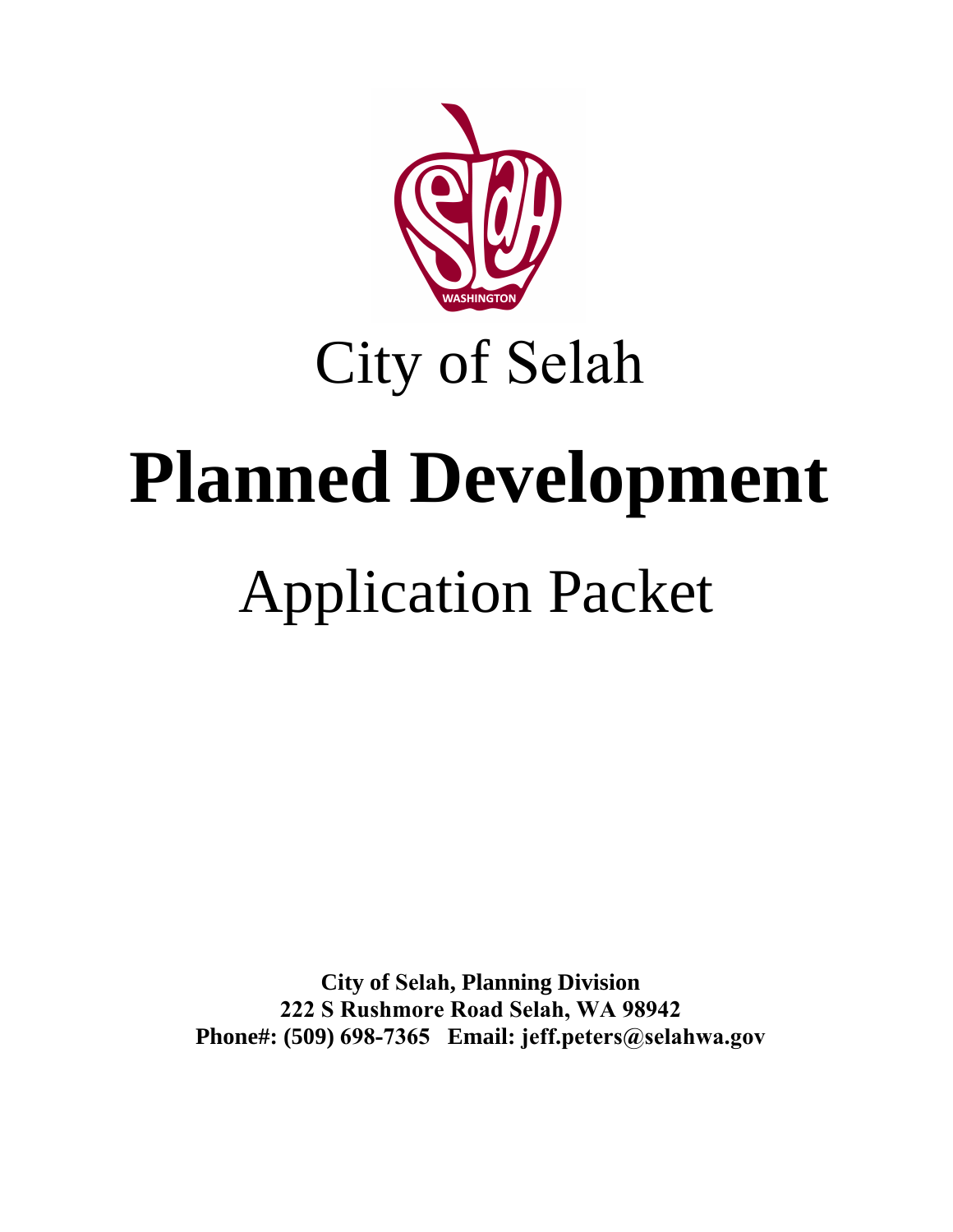

### **LAND USE APPLICATION**

## **PLANNED DEVELOPMENT**

#### **INSTRUCTIONS – PLEASE READ FIRST Please type or print your answers clearly.**

Answer all questions completely. If you have any questions about this form or the application process, please ask a Planner. Remember to bring all necessary attachments and the required filing fee when the application is submitted. The Planning Division cannot accept an application unless it is complete and the filing fee paid. Filing fees are not refundable.

This application consists of four parts. PART I - GENERAL INFORMATION AND PART IV – CERTIFICATION are on this page. PART II and III contain additional information specific to your proposal and MUST be attached to this page to complete the application.

| PART I - GENERAL INFORMATION                                                                                                      |                  |                |                                   |           |                           |
|-----------------------------------------------------------------------------------------------------------------------------------|------------------|----------------|-----------------------------------|-----------|---------------------------|
| 1. Applicant's<br>Information:                                                                                                    | Name:            |                |                                   |           |                           |
|                                                                                                                                   | Mailing Address: |                |                                   |           |                           |
|                                                                                                                                   | City:            |                | St:                               | Zip:      | Phone: (<br>$\mathcal{L}$ |
|                                                                                                                                   | E-Mail:          |                |                                   |           |                           |
| 2. Applicant's Interest<br>in Property:                                                                                           | Check One:       | Owner          | $\Box$ Agent                      | Purchaser | <b>Other</b>              |
| 3. Property Owner's<br>Information (If other<br>than Applicant):                                                                  | Name:            |                |                                   |           |                           |
|                                                                                                                                   | Mailing Address: |                |                                   |           |                           |
|                                                                                                                                   | City:            |                | St:                               | Zip:      | Phone: (<br>$\mathcal{E}$ |
|                                                                                                                                   | E-Mail:          |                |                                   |           |                           |
| 4. Subject Property's Assessor's Parcel Number(s):                                                                                |                  |                |                                   |           |                           |
| 5. Legal Description of Property. (if lengthy, please attach it on a separate document)                                           |                  |                |                                   |           |                           |
| 6. Property Address:                                                                                                              |                  |                |                                   |           |                           |
| 7. Property's Existing Zoning: Please Circle all that apply<br><b>LDSF</b><br>$R-1$                                               | $R-2$<br>$R-3$   | $B-1$<br>$B-2$ | $M-1$                             |           |                           |
| 8. Type Of Application: (Circle All That Apply)                                                                                   |                  |                |                                   |           |                           |
| $\Box$ Planned Development                                                                                                        |                  |                | $\Box$ Development Agreement      |           | $\Box$ Overlay District   |
| Environmental Checklist (SEPA Review)                                                                                             |                  |                | $\Box$ Preliminary Long Plat      |           | Major Modification        |
| Minor Modification                                                                                                                |                  |                | <b>Transportation Concurrency</b> |           | Critical Areas Review     |
|                                                                                                                                   |                  |                |                                   |           |                           |
|                                                                                                                                   |                  |                |                                   |           |                           |
| <b>PART II - SUPPLEMENTAL APPLICATION &amp; PART III - REQUIRED ATTACHMENTS</b><br>SEE ATTACHED SHEETS                            |                  |                |                                   |           |                           |
| <b>PART V - CERTIFICATION</b>                                                                                                     |                  |                |                                   |           |                           |
| I certify that the information on this application and the required attachments are true and correct to the best of my knowledge. |                  |                |                                   |           |                           |
|                                                                                                                                   |                  |                |                                   |           |                           |
| <b>Property Owner's Signature</b>                                                                                                 |                  |                | Date                              |           |                           |
| <b>Applicant's Signature</b>                                                                                                      |                  |                | Date                              |           |                           |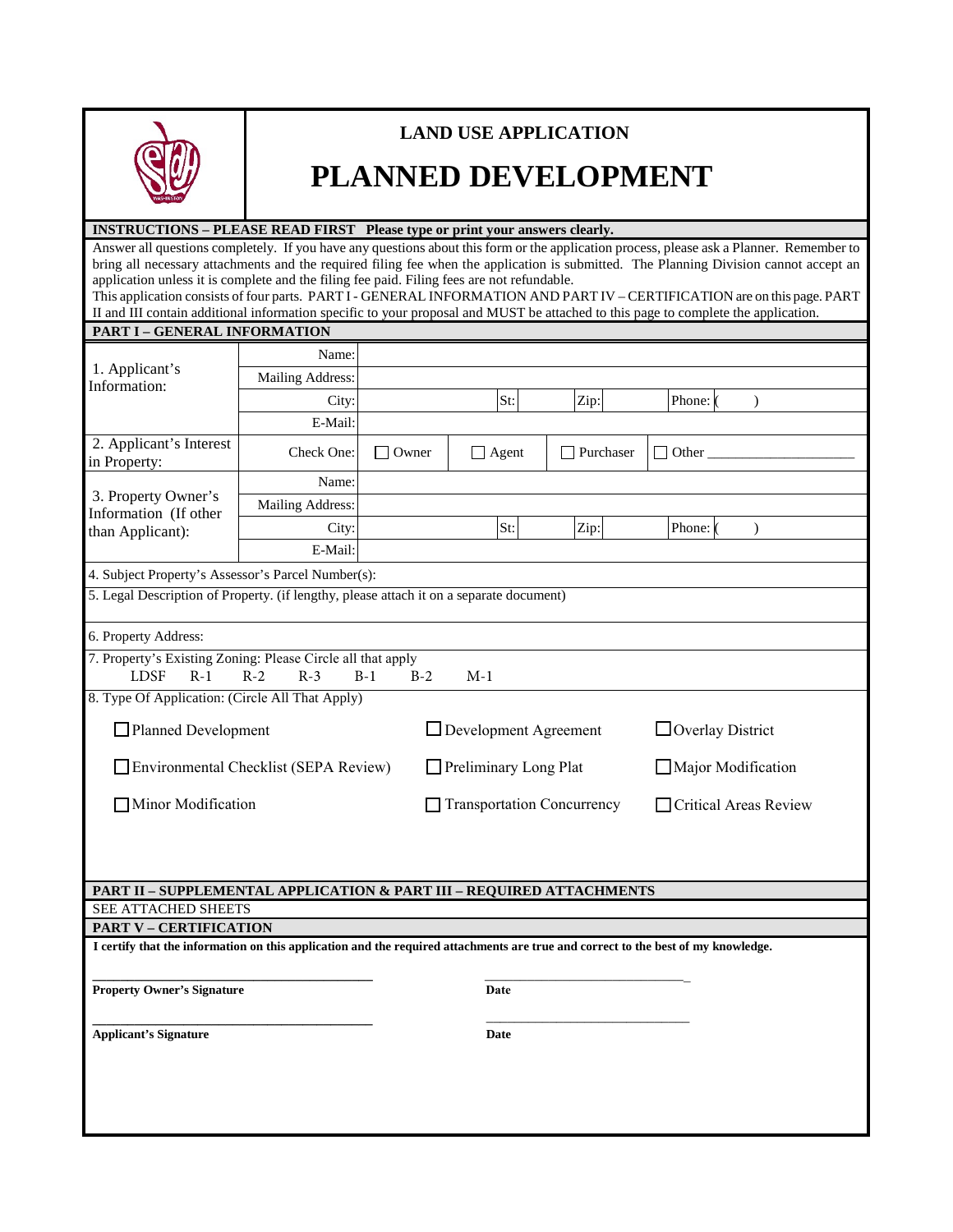| PART II - APPLICATION INFORMATION                                                                                                                                                                                                                                                                                                                                                                                                          |
|--------------------------------------------------------------------------------------------------------------------------------------------------------------------------------------------------------------------------------------------------------------------------------------------------------------------------------------------------------------------------------------------------------------------------------------------|
| 1. PROPERTY OWNERS (attach if long): List all parties and financial institutions having an interest in the property.                                                                                                                                                                                                                                                                                                                       |
| 2. SURVEYOR AND/OR CONTACT PERSON WITH THEIR CONTACT INFORMATION:                                                                                                                                                                                                                                                                                                                                                                          |
| 3. NAME OF PLANNED DEVELOPMENT:                                                                                                                                                                                                                                                                                                                                                                                                            |
| 4. SITE FEATURES:<br>A. General Description: $\Box$ Flat $\Box$ Gentle Slopes $\Box$ Steepened Slopes<br>B. Describe any indication of hazards associated with unstable soils in the area, i.e. slides or slipping:<br>C. Is the property in a 100-Year Floodplain or other critical area as mapped by any local, state, or national maps or<br>as defined by the Washington State Growth Management Act or the Selah Municipal Code?      |
| 5. UTILITY AND SERVICES: (Check all that are available)<br>Electricity □ Telephone □ Natural Gas □ Sewer □ Cable TV □ Water _<br>Irrigation<br>6. OTHER INFORMATION:<br>A. Distance to Closest Fire Hydrant:<br>B. Distance to Nearest School (and name of school):                                                                                                                                                                        |
| Distance to Nearest Park (and name of park):<br>C.<br>Method of Handling Stormwater Drainage:<br>D.<br>Type of Planned Development: □ Residential<br>Е.<br>$Commercial$ Industrial<br>$\Box$ Mixed Use<br>PART III - REQUIRED ATTACHMENTS                                                                                                                                                                                                  |
| 1. PRELIMINARY PLAT/SITE PLAN REQUIRED (please use the attached City of Selah Plat/Site Plan Checklist)<br>$\overline{2}$<br>TITLE REPORT (disclosing all lien holders and owners of record):<br>3. TRAFFIC CONCURRENCY (if required, see SMC Ch. 10.08.190, Traffic Capacity Test):<br>4. ENVIRONMENTAL CHECKLIST<br>5. NARRATIVE (attached)                                                                                              |
| I hereby authorize the submittal of the planned development application to the City of Selah for review. I understand that<br>conditions of approval such as dedication of right-of-way, easements, restrictions on the type of buildings that may be<br>constructed, and access restrictions from public roads may be imposed as a part of approval and that failure to meet these<br>conditions may result in denial of the development. |
| <b>Property Owner Signature (required)</b><br>Date                                                                                                                                                                                                                                                                                                                                                                                         |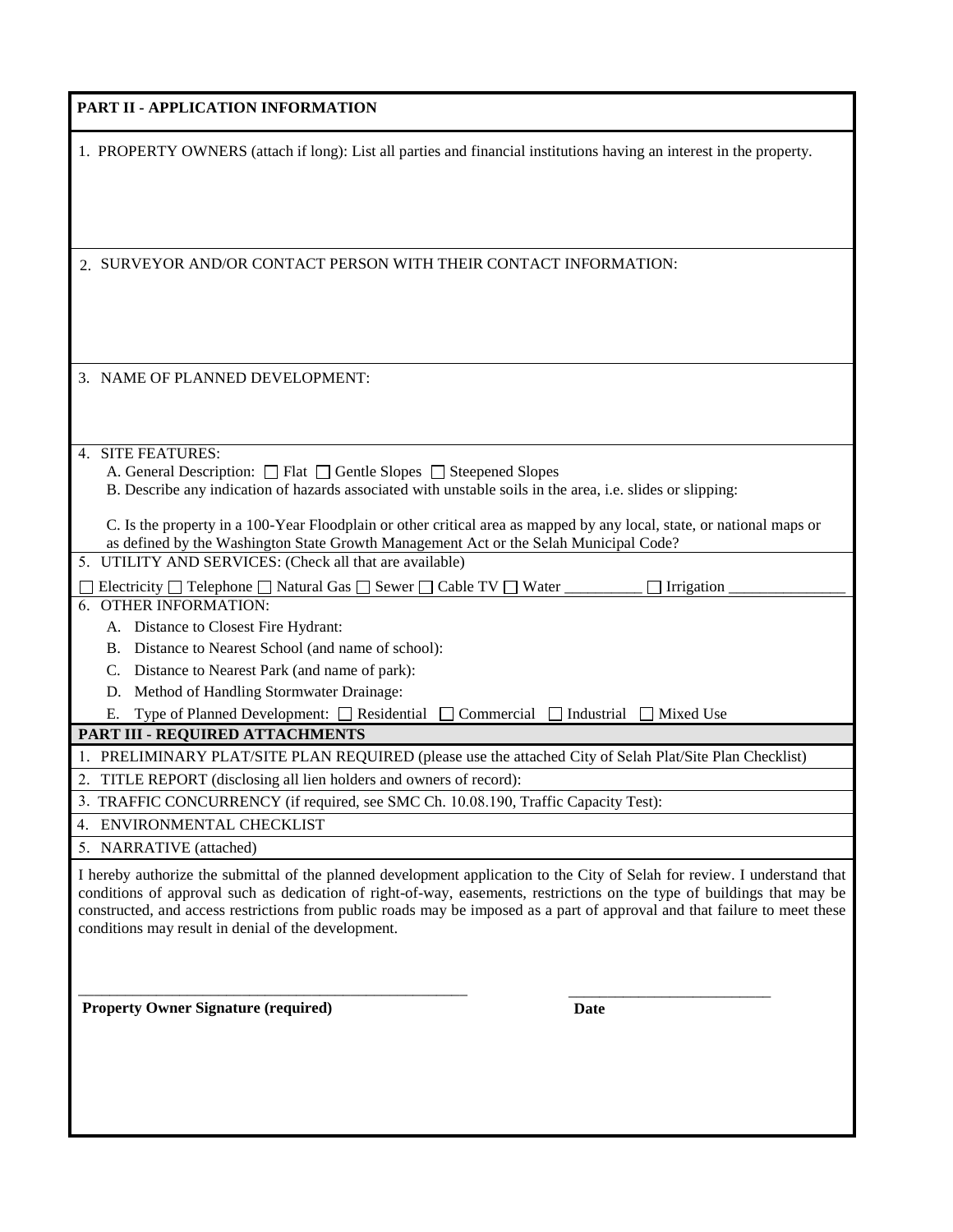| PART IV – NARRATIVE (The following information should be addressed in the land use application) |  |
|-------------------------------------------------------------------------------------------------|--|
|-------------------------------------------------------------------------------------------------|--|

What land uses are proposed?

Will the land be subdivided or has been subdivided? If so, what type of subdivision? (Long Plat, Short Plat, Binding Site Plan, etc)

How does the proposed / modified Planned Development allow flexibility in development standards and permitted uses while ensuring compatibility with neighboring uses?

Describe how the proposed / modified Planned Development facilitates the efficient use of the land.

Describe how the proposed / modified Planned Development increases economic feasibility. (i.e. fostering efficient arrangement of land use, buildings, transportation systems, open space, and utilities)

How does the proposed / modified Planned Development preserve or enhance natural amenities, features, shorelines and critical areas in the development of the site?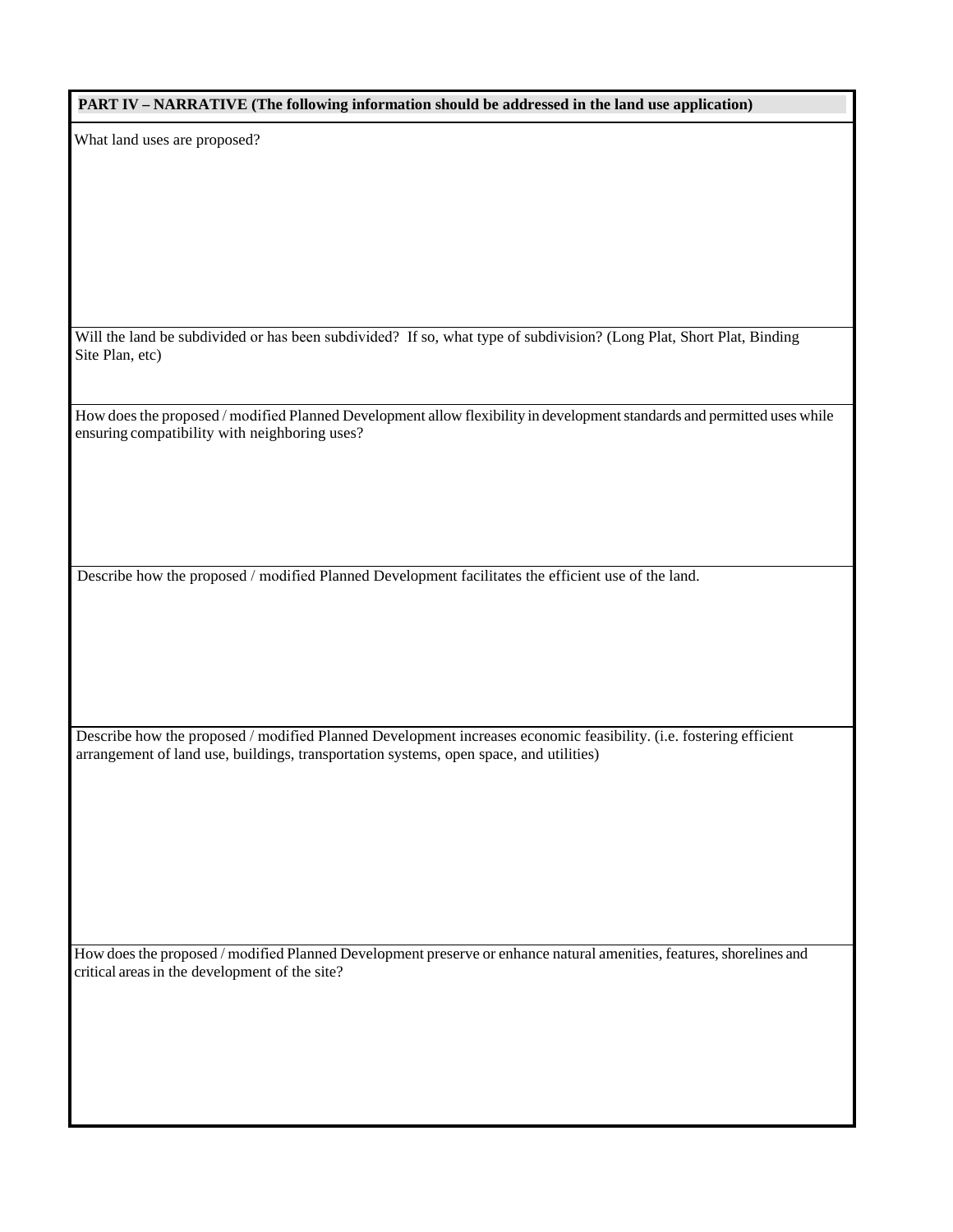Identify environmental impacts and appropriate mitigation measures. Planned or imposed on an existing Planned Development

How does the proposed or modified Planned Development encourage environmentally sustainable development?

What services and facilities are available to serve the subject property? Are those services adequate?

Will the proposed or modified development promote economic development, job creation, diversification, or affordable housing?

How does the proposed or modified development create vibrant mixed-use neighborhoods, with a balance of housing, employment, commercial, and recreational opportunities?

How is the proposed development consistent with goals, policies, and objectives of the Selah Urban Area Comprehensive Plan?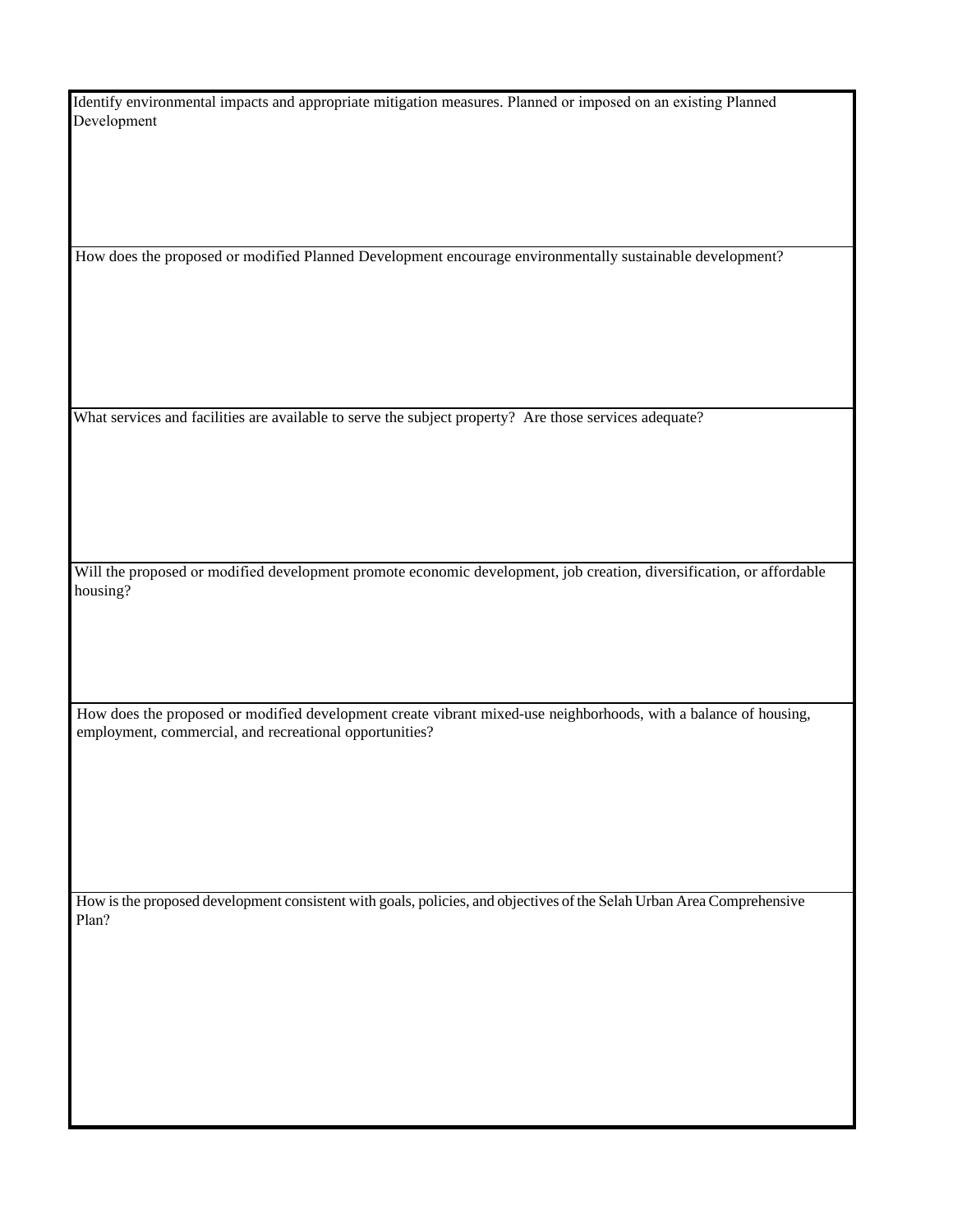How does the proposed / modified Planned Development utilize unique and innovative facilities that encourage the efficient and economical use of the land?

Does the proposed / modified Planned Development promote a sound system for traffic and pedestrian circulation?

How does the proposed / modified Planned Development promote open space and use of natural and/or developed amenities?

Will the proposed / modified Planned Development provide an architecturally attractive, durable, and energy efficient development?

Please provide a summary of all previous known land use decisions affecting the applicant's property and all outstanding conditions of approval with respect to such prior land use decisions.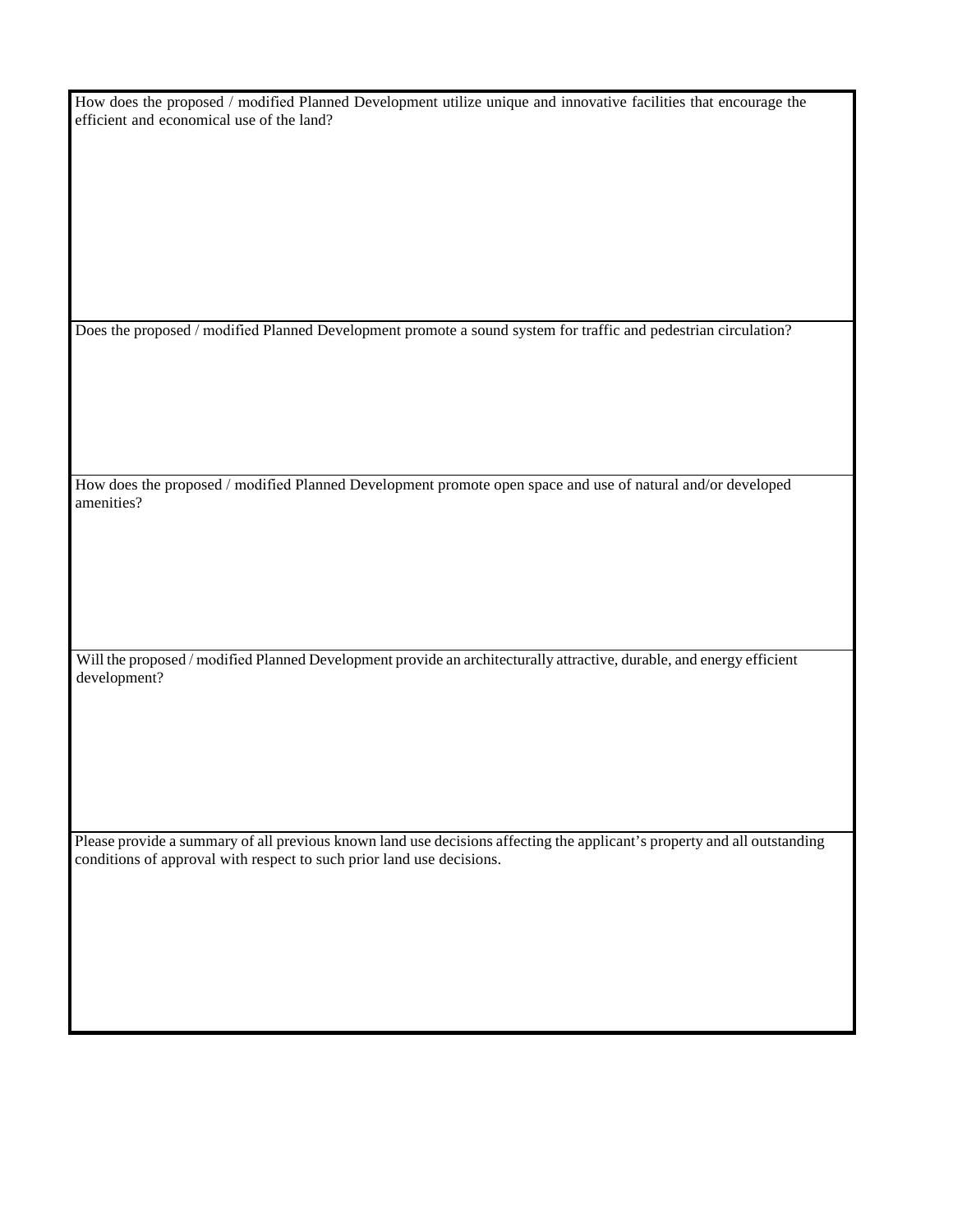| If applying for a Modification of a Planned Development please circle either A or B next to the application type of<br>modification:                                                                                                                                                                                                                           |
|----------------------------------------------------------------------------------------------------------------------------------------------------------------------------------------------------------------------------------------------------------------------------------------------------------------------------------------------------------------|
| A: □ "Major modification" means modifications, which substantially change the character, basic design, density, open<br>space or other requirements and conditions of the approved planned development overlay, as further defined in SMC<br>10.24.140(b)                                                                                                      |
| B: T "Minor modification" means modifications which may affect the precise dimensions or siting of buildings (i.e., lot<br>coverage, height, setbacks) but which do not affect the basic character or arrangement and number of buildings approved in<br>the planned development overlay, as further defined in SMC 10.24.140(a)                               |
| Provide a complete description of the modification of your Planned Development including any changes to development<br>regulations, conditions of approval, development agreement conditions, environmental mitigation required as part of<br>your SEPA determination, and any other departures from your original application material.                       |
| Provide an explanation of how your proposed modification application qualifies as a Major or Minor Modification per the                                                                                                                                                                                                                                        |
| above definitions.                                                                                                                                                                                                                                                                                                                                             |
| Does the proposed modification increase the total number of dwelling units in the planned development overlay above<br>the maximum number set forth in the PDP, or would not decrease the number of dwelling units by more than ten<br>percent? $\Box$ YES or $\Box$ NO                                                                                        |
| Does the proposed modification decrease the minimum or increase the maximum density for residential areas of the<br>planned development overlay beyond the density ranges originally proposed in the Planned Development? YES or NO                                                                                                                            |
| Does the proposed modification reduce the approved or required amount of open space or recreation space or alter its<br>location or configuration in a way that would lower its level of service or functionality? YES (please explain) or NO $\Box$                                                                                                           |
| Would the proposed modification reduce or adversely alter a standard or condition of approval of the Planned<br>Development that is considered to be "preferred" by this chapter or that was imposed in order to assure consistency with<br>the code and compatibility with adjacent land uses pursuant to SMC 10.24.050(c)? YES (please explain) or NO $\Box$ |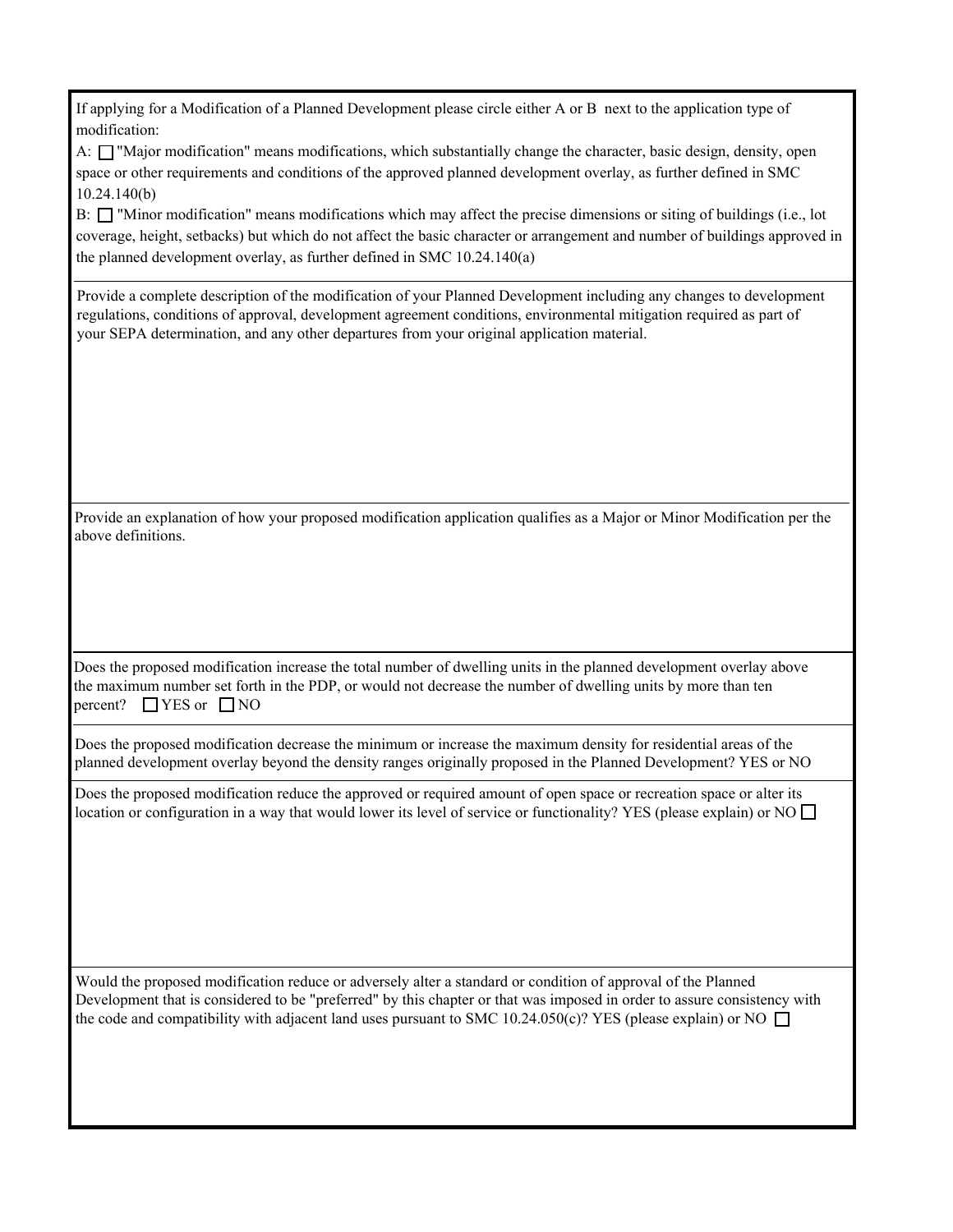| Would the proposed modification violate any mitigation measure required by a Mitigated Determination of                    |
|----------------------------------------------------------------------------------------------------------------------------|
| Nonsignificance (MDNS) or final environmental impact statement (FEIS). Additional environmental review shall be            |
| required for any action that is not categorically or statutorily exempt from SEPA unless part of a planned action pursuant |
| to RCW 43.12C.440 or determined by the SEPA responsible official in accordance with WAC 197-11-600 that                    |
| environmental impacts from the action had been adequately considered by a previously conducted environmental review?       |
| YES (please explain) or NO $\Box$                                                                                          |

Would the proposed modification adversely impact the project's fiscal projections to the detriment of the city? NA

Would the proposed modification significantly change the overall design of the Planned Development? NA

Any other development standards proposed to be modified from the underlying zoning districts requirements?

What are the aesthetic considerations related to building bulk, architectural compatibility, light and glare, urban design, solar access and shadow impacts?

Please provide an inventory of any on-site cultural, historic, and/or archaeological resources: